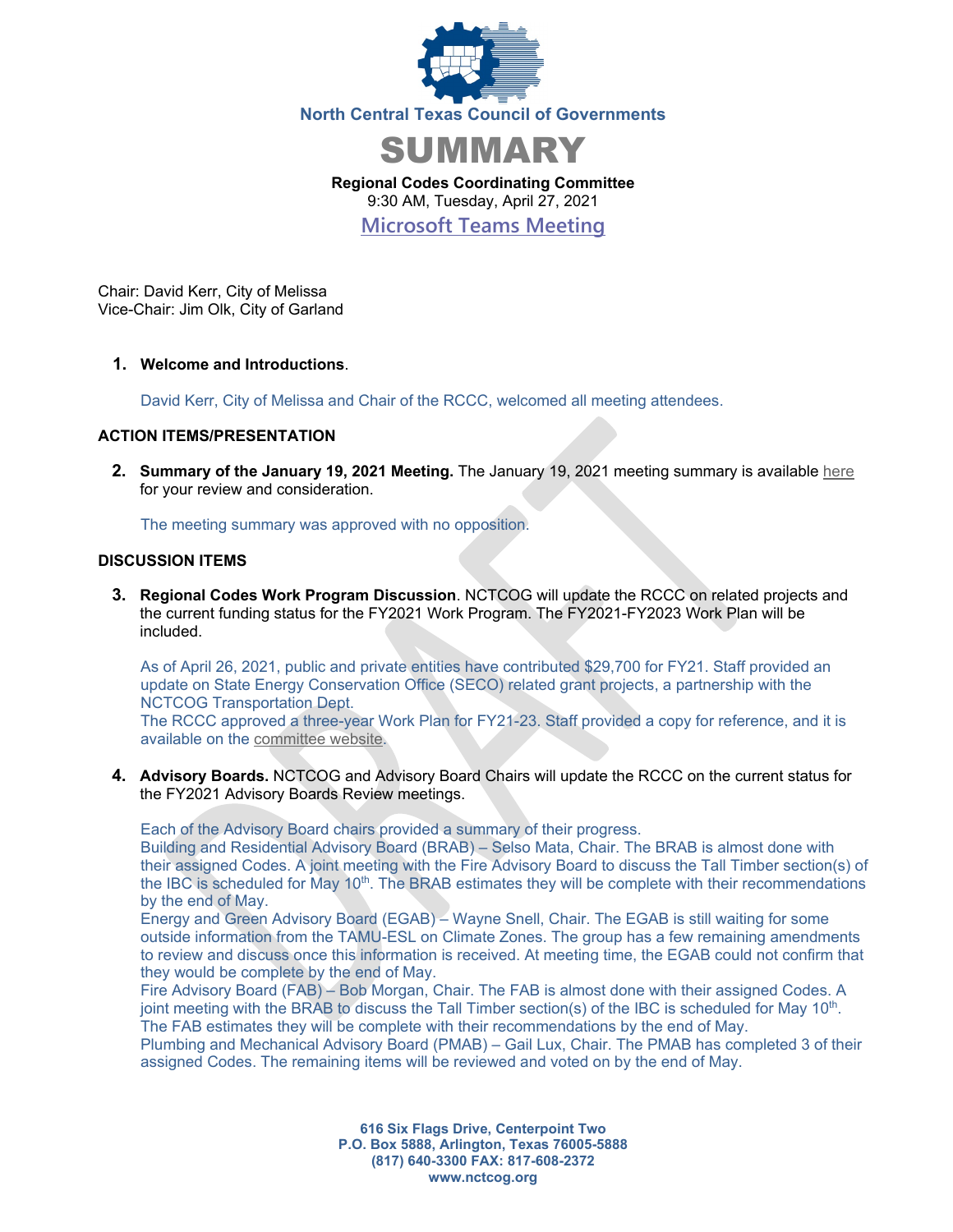

Two dates were proposed for a Special Called Meeting to discuss the recommended amendments: June  $15<sup>th</sup>$  and June 22<sup>nd</sup>. Additional information will be provided once a meeting date is confirmed. All proposed amendments must be approved by the appropriate Advisory Board, then reviewed and voted on by the RCCC, and then lastly reviewed and approved by the NCTCOG Executive Board.

**5. 87th Texas Legislative Session Update.** Jim Olk, City of Garland, will discuss relevant legislative bills.

Selso Mata, TML Liaison for BOAT, went over a list of bills. His spreadsheet will be included with the follow up materials for this meeting. The NCTCOG spreadsheet will be updated with this information, as well as any new bills that may arise.

**6. Annual Survey.** NCTCOG will present the results of the Regional Model Construction Code Survey**.**

The 2021 Regional Model Construction Code Survey results were provided for review. The results are available in the [presentation posted online.](https://www.nctcog.org/nctcg/media/Environment-and-Development/Committee%20Documents/RCCC/FY2021/RCCC-Slides_04272021.pdf?ext=.pdf) The survey results map, available on the Building Codes website, will be updated with this year's results by the end of May.

## **OTHER BUSINESS AND ROUNDTABLE DISCUSSION**

**7. Future Agenda Items.** The committee can request future agenda items.

Staff brought up two items: 1) at this committee's next meeting, the committee should discuss the format for meetings after staff and member communities have returned to the office, 2) committee member reappointment notifications are going out this month. A special called meeting for review of and voting on the recommended amendments will be scheduled in June.

**8. Roundtable Topics/Other Business.** RCCC members and NCTCOG may share additional items of interest.

The North Texas Building Professional Institute will meet July 12-15, 2021, in Irving. Pre-registration is required at<https://ceu.bpi-tx.com/>

**9. Schedule for the Next RCCC Meeting.** The next meeting date is scheduled for Tuesday, July 20, 2021 at 9:30 A.M.

The next meeting date is Tuesday, July 20, 2021. A special called meeting to discuss the 2021 recommended amendments will be in mid-June. The specific date and time will be sent out once the date is confirmed.

## **10. Adjournment.**

If you have any questions regarding the meeting or agenda items, please contact Carolyn Horner by phone at (817) 695-9217, or by email at [chorner@nctcog.org.](mailto:chorner@nctcog.org) If you plan to attend this public meeting and you have a disability that requires special arrangements at the meeting, please contact Barbara Bradford by phone at (817) 695-9231 or by email at bbradford@nctcog.org, 72 hours in advance of the meeting. Reasonable accommodations will be made to assist your needs.

> **616 Six Flags Drive, Centerpoint Two P.O. Box 5888, Arlington, Texas 76005-5888 (817) 640-3300 FAX: 817-608-2372 www.nctcog.org**